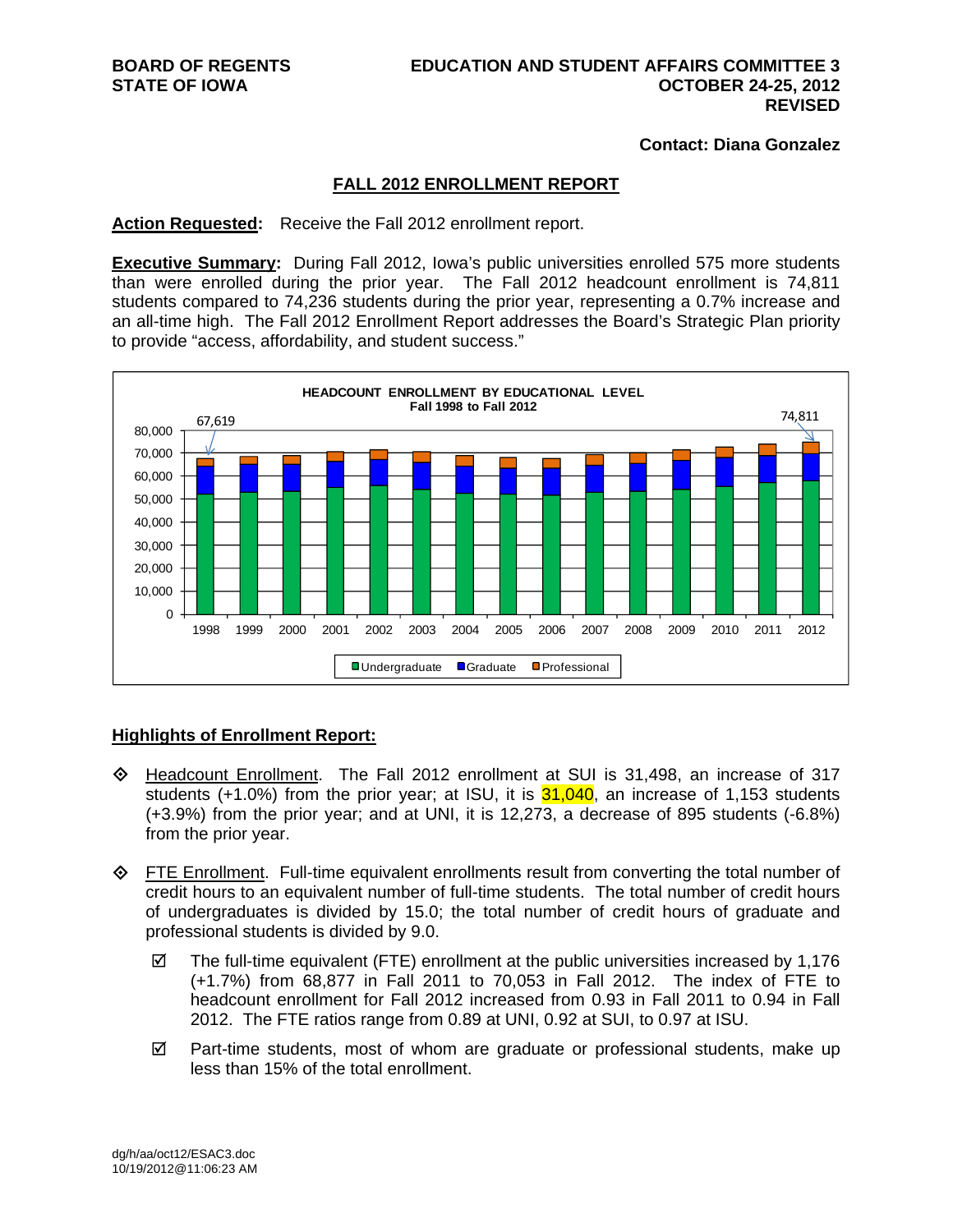- $\Diamond$  Residence. Approximately 63% of all students enrolled at the public universities are residents of Iowa which is a decrease of 0.8 percentage points from the prior year. The number of resident students decreased by 266 students (-0.6%) from 47,672 in Fall 2011 to 47,406 in Fall 2012. This is the third year of decreases in the total number of resident students.
	- $\boxtimes$  Approximately 67% of all undergraduate students at the public universities are residents of Iowa which is a decrease of 1.5 percentage points from the prior year. The number of resident undergraduate students decreased by 251 students (-0.6%) from 39,302 in Fall 2011 to 39,051 in Fall 2012.
- $\Diamond$  Enrollment by college and program. At the University of Iowa, the largest enrollment is in the College of Liberal Arts and Sciences (58.8%) followed by the College of Business (11.4%). At Iowa State University, the largest enrollment is in the College of Liberal Arts and Sciences (24.2%) and the College of Engineering (24.2%). At the University of Northern Iowa, the largest enrollment is in the College of Humanities, Arts, and Sciences (33.2%) followed by the College of Education (22.1%).
	- $\boxtimes$  At SUI, the programs with the largest undergraduate enrollment are General Business (1,778), General Studies (1,503), and Kinesiology and Exercise Science (1,197). There are 499 students formally admitted into a teacher preparation program which is a decrease of 47 students (-8.6%) from the prior year.
	- $\boxtimes$  At ISU, the programs with the largest undergraduate enrollment are Mechanical Engineering (1,679), Kinesiology and Health (996), and Animal Science (896). There are 707 students formally admitted into a teacher preparation program which is an increase of 47 students (+7.1%).
	- $\boxtimes$  At UNI, the programs with the largest undergraduate enrollment are Elementary Education (1,249), Business Administration (681), and General Studies (676). There are 2,495 students formally admitted into a teacher preparation program; a comparison to the prior year was not available.
- $\Diamond$  Diversity<sup>2</sup>. The number of racial/ethnic minority students at the public universities increased by 616 students (+8.1%) from 7,594 in Fall 2011 to 8,210 in Fall 2012. This is the largest number of racial/ethnic minority students ever at the public universities and represents 11.0% of the total Fall 2012 enrollment.
	- $\boxtimes$  Approximately 58% of the racial/ethnic minority students at the public universities are Iowa residents. The number of resident racial/ethnic minority students increased by 412 students (+9.4%) from 4,387 in Fall 2011 to 4,799 in Fall 2012.
	- $\boxtimes$  The number of undergraduate racial/ethnic minority students at the public universities increased by 569 students (+9.6%) from 5,948 in Fall 2011 to 6,517 in Fall 2012. The number of resident undergraduate racial/ethnic minority students at the public universities increased by 284 students (+7.7%) from 3,690 in Fall 2011 to 3,974 in Fall 2012.
	- $\boxtimes$  The number of new freshmen racial/ethnic minority students at the public universities increased by 122 (+8.4%) from 1,458 in Fall 2011 to 1,580 in Fall 2012. The number of resident new freshmen racial/ethnic minority students at the public universities increased by 30 students (+4.0%) from 753 in Fall 2011 to 783 in Fall 2012.

dg/h/aa/oct12/ESAC3.doc <sup>2</sup> Does not include international students.

<sup>10/19/2012@11:06:23</sup> AM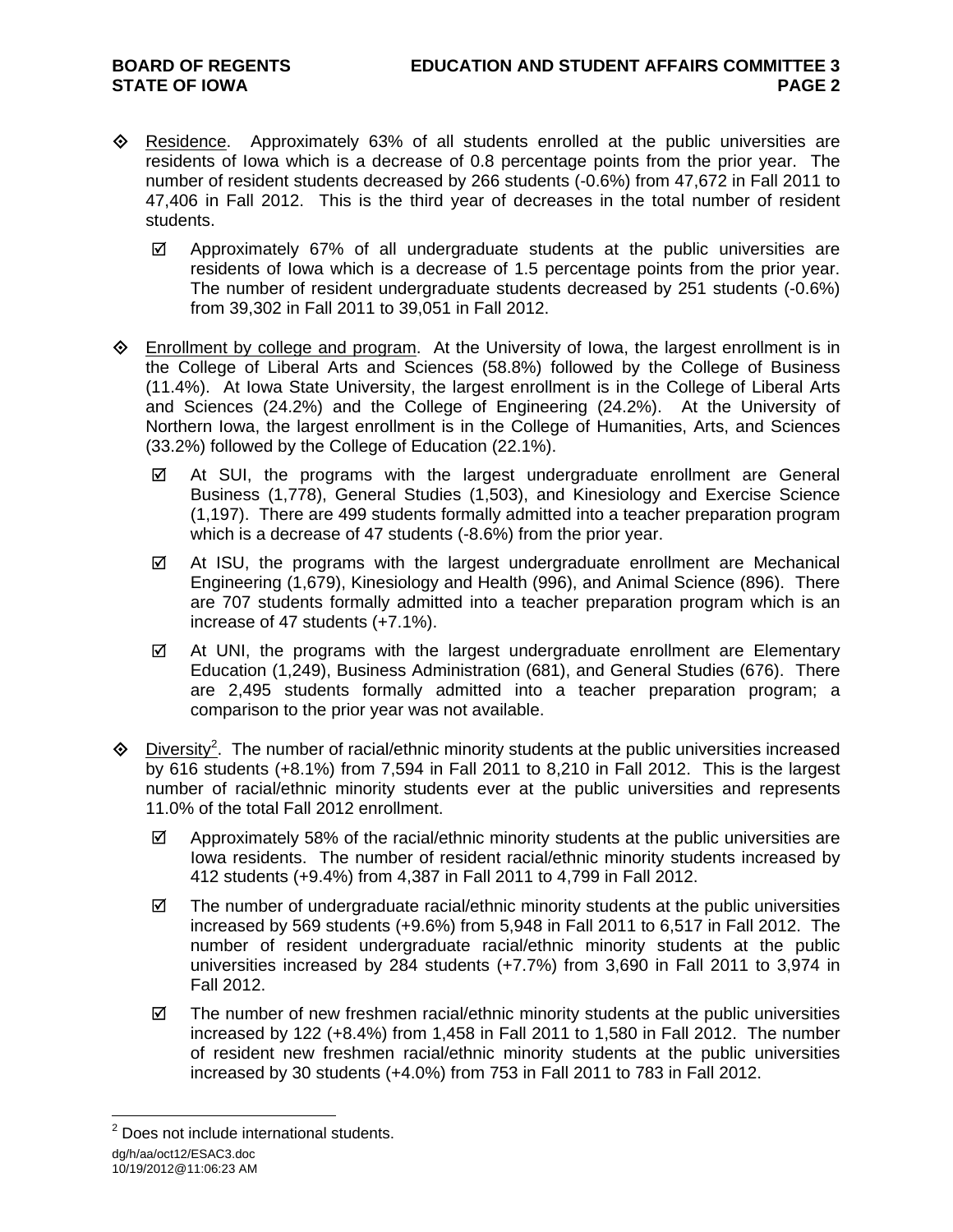- $\diamond$  New Freshmen. The number of new freshmen at the public universities decreased by 15 students (-0.1%) from 11,555 in Fall 2011 to 11,540 in Fall 2012.
	- $\boxtimes$  There were 40,336 new freshman applicants to the public universities for Fall 2012 which represents an increase of 2,191 (+5.7%) from Fall 2011. Of the total number of applicants, 32,238 (79.9%) were admitted, which represents an increase of 985 (+3.2%) from the prior year. Of the total number admitted, 11,540 (35.8%) enrolled as new freshmen at the public universities.
	- $\boxtimes$  The mean ACT scores for entering freshmen at the public universities in Fall 2012 ranged from 23.1 to 25.3 compared to the national mean of 21.1 and the state mean of 22.1.
		- In Fall 2012, the state mean decreased from 22.3 to 22.1 from the prior year while the national mean remained the same at 21.1 as the prior year. At ISU, the mean ACT score remained the same as the prior year. At SUI, the mean ACT score decreased from 25.4 in Fall 2011 to 25.3 in Fall 2012 while at UNI, the ACT mean decreased from 23.3 in Fall 2011 to 23.1 in Fall 2012.
	- $\boxtimes$  The entering class of 2012 was the fourth cohort of new, direct from high school students who were admitted under the new Board of Regents admission policy. Of the total number of new freshmen who enrolled, $3$  only 720 (6.2%) students had an  $RAI < 245.<sup>4</sup>$
- $\Diamond$  Undergraduates. The number of undergraduates at the public universities increased by 893 students (+1.6%) from 57,314 in Fall 2011 to 58,207 in Fall 2012.
- $\Diamond$  Graduate Students. The number of graduate students at the public universities decreased by 365 students (-3.1%) from 11,694 in Fall 2011 to 11,329 in Fall 2012.
- $\Diamond$  Professional Students. The number of students in professional programs at the University of Iowa and Iowa State University increased by 33 students (+0.9%) from 3,580 in Fall 2011 to 3,613 in Fall 2012.
- $\Diamond$  International Students. The number of international students at the public universities increased by 381 students (+5.3%) from 7,159 in Fall 2011 to 7,540 in Fall 2012. The majority of international students (87.3%) were from Asia (Attachment D).
- $\Diamond$  Students with Disabilities. The number of self-identified students with disabilities at the public universities decreased by 227 students (-12.4%) from 1,834 in Fall 2011 to 1,607 in Fall 2012. The three public universities provide a variety of services and accommodations to students with disabilities, including extended deadlines; special housing arrangements; and course materials and exams in electronic format.

 $3$  Excluding international students or students without an RAI.

<sup>&</sup>lt;sup>4</sup> A Regent Admission Index (RAI) greater than or equal to 245, in addition to completion of the required core subjects, qualifies an Iowa resident for automatic admission to the public university where they applied.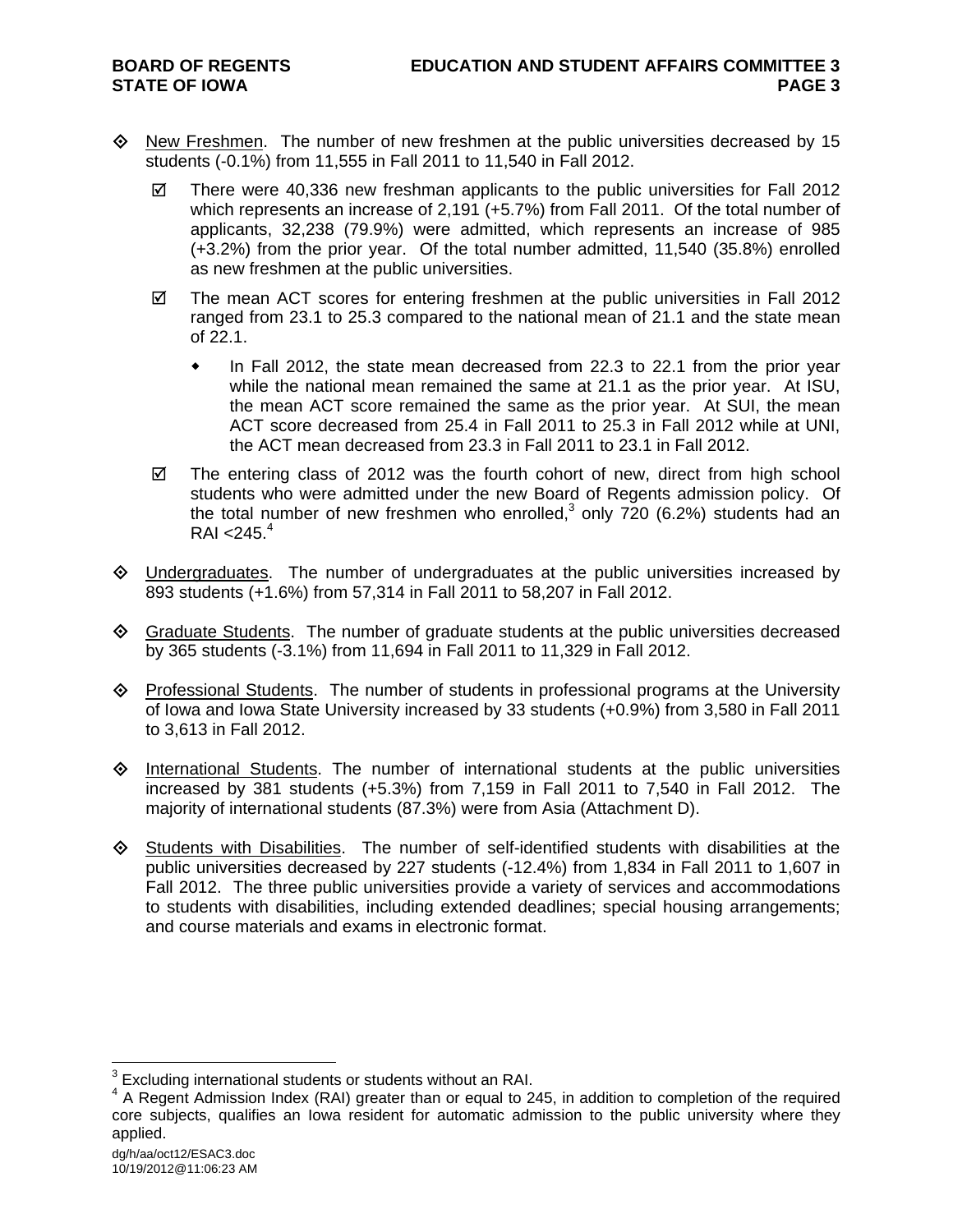- $\Diamond$  Transfer Students. The number of transfer students at the public universities decreased by 51 students (-1.2%) from 4,135 in Fall 2011 to 4,084 in Fall 2012. This is the first decrease during the past four years. However, ISU had an increase of 60 students (+3.4%) from 1,781 in Fall 2011 to 1,841 in Fall 2012.
	- $\boxtimes$  Approximately 62% (2,514) of all transfer students at the public universities in Fall 2012 were from Iowa public community colleges.
	- $\boxtimes$  In Fall 2011, there were 105,975 students enrolled in Iowa community colleges; approximately 64% (67,824) were enrolled in college parallel (transfer) programs.
	- $\boxtimes$  During FY 2011, 5,251 Iowa community college students received an associate of arts award; and 1,410 Iowa community college students received an associate of science award.
- $\Diamond$  Enrollment by Gender. The number of women enrolled at the public universities increased by 122 (+0.3%) from 36,795 in Fall 2011 to 36,917 in Fall 2012. The number of men enrolled at the public universities increased by 611 (+1.6%) from 37,283 in Fall 2011 to 37,894 in Fall 2012.
- $\Diamond$  Graduates. During the 2011-12 academic year, there were 15,946 graduates who earned 16,120 degrees at the public universities. The number of graduates increased by 696 (+4.6%) from the prior year and the number of degrees increased by 577 (+3.7%).
- $\Diamond$  Veterans. In Fall 2012, the number of students at the public universities receiving V.A. benefits increased by 106 students (+8.5%) from 1,240 in Fall 2011 to 1,346 in Fall 2012. The total number of veterans attending the public universities may be higher because veterans who were not receiving V.A. benefits were not included in this count.
- $\diamondsuit$  STEM Enrollment. The enrollment of students in STEM-related programs at the public universities increased by 7,312 students (+34.2%) between Fall 2000 and Fall 2012 and by 1,709 students (+6.3%) between Fall 2011 and Fall 2012. The number of graduates from STEM-related programs at the public universities increased by 932 students (+20.9%) between Fall 2000 and Fall 2011 and by 140 students (+2.7%) between Fall 2010 and Fall 2011.
- $\diamond$  Special Schools. In Fall 2012, the total number of students served on-campus by the Iowa School for the Deaf was 107, which is an increase of 6 (+5.9%) students from the prior year. There were 98 Iowa resident students and nine non-resident students served on-campus. The number of Iowa resident students increased by 6 (6.5%) while the number of non-resident students served on campus remained the same as the prior year. There were no students served off-campus by the School in Fall 2012. This is a decrease of 27 students from the prior year.

In Fall 2012, there was no on-campus enrollment at the Vinton campus. The Iowa Educational Services for Blind and Visually Impaired Students (IESBVI) served 506 statewide students in Fall 2012, which is a decrease of 9 students (-1.7%) from the prior year. Statewide services<sup>5</sup> are provided by the IESBVI to students who are identified by their local school district and for whom Individualized Education Programs are developed. This number may fluctuate from year to year.

dg/h/aa/oct12/ESAC3.doc 10/19/2012@11:06:23 AM  $5$  Off-campus students may receive more than one type of direct services.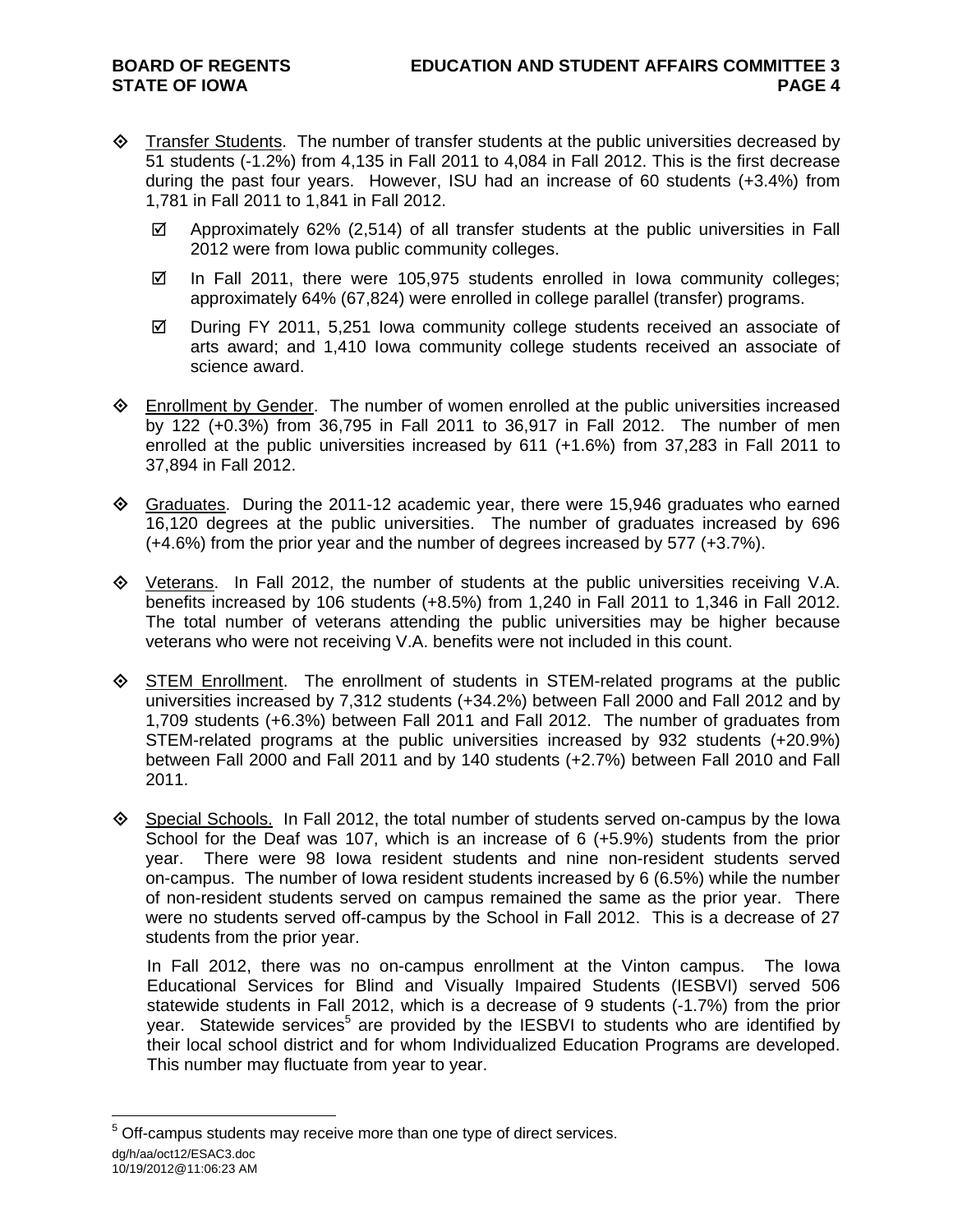## **♦** Enrollment Projections.

- $\boxtimes$  Enrollment at the public universities is projected to increase by 1,990 students (+2.7%) from 74,811 students in Fall 2012 to 76,801 in Fall 2022. Both SUI and ISU under projected their next year's enrollments for Fall 2012 while UNI over projected their next year's enrollment for Fall 2012.
- $\boxtimes$  The special schools did not project off-campus enrollment because the services they provide are determined by the number of students identified by the local school districts and for whom IEPs are developed.
- **♦ Trends/Changes.** 
	- $\boxtimes$  This is the sixth consecutive increase in the combined enrollment at the public universities during the past six years. SUI and ISU experienced an enrollment increase while UNI experienced an enrollment decrease in Fall 2012. This is the sixth year that SUI's enrollment surpassed 30,000 and the first for ISU. SUI and ISU experienced all-time high enrollments in Fall 2012.
	- $\boxtimes$  During the past ten years, there has been a 7.6% decrease in the number of resident students at the public universities with a high of 51,278 in Fall 2002.
	- $\boxtimes$  During the past ten years, there has been an increase of 1,272 students (+12.4%) in the number of new freshmen. However, there have been significant fluctuations during that period. Between Fall 2002 and Fall 2005, there were decreases followed by three years of increases. In Fall 2012, the combined new freshman enrollment at the public universities decreased slightly by 15 students (-0.1%) from 11,555 in Fall 2011 to 11,540 in Fall 2012. ISU experienced an increase in the number of new freshmen in Fall 2012 for the third consecutive year.
	- $\boxtimes$  This is the sixth consecutive year of an enrollment increase in the number of undergraduates at the public universities. In Fall 2012, there was an increase of 893 students (+1.6%) from the prior year. During the past 10 years, there has been an increase of 2,439 undergraduate students (+4.4%).
	- $\boxtimes$  This is the 15<sup>th</sup> consecutive year of an enrollment increase in the number of self-identified racial/ethnic minority students at the public universities, resulting in an all-time high enrollment (8,210) of racial/ethnic minority students. The proportion of racial/ethnic minority students at the Regent universities increased from 7.5% in Fall 2002 to 11.0% in Fall 2012.
	- $\boxtimes$  The number of degrees awarded at the public universities increased during 11 out of the past 16 years. The number of degrees in 2011-2012 is the highest number during the past 16 years. The number of graduates (15,946) is also at an all-time high.
	- $\boxtimes$  Between 1999-2000 and 2009-2010, the number of high school graduates fluctuated from a high of 34,858 in 2002-2003 to a low of 33,547 in 2004-2005.
		- In 2009-2010, there were 32,104 graduates, which represents an increase of 134 (+0.4%) from the prior year.
		- In 2012-2013, the number of 12<sup>th</sup> graders in Iowa public high schools is expected to decrease by 1,041 students (-2.8%) from the prior year.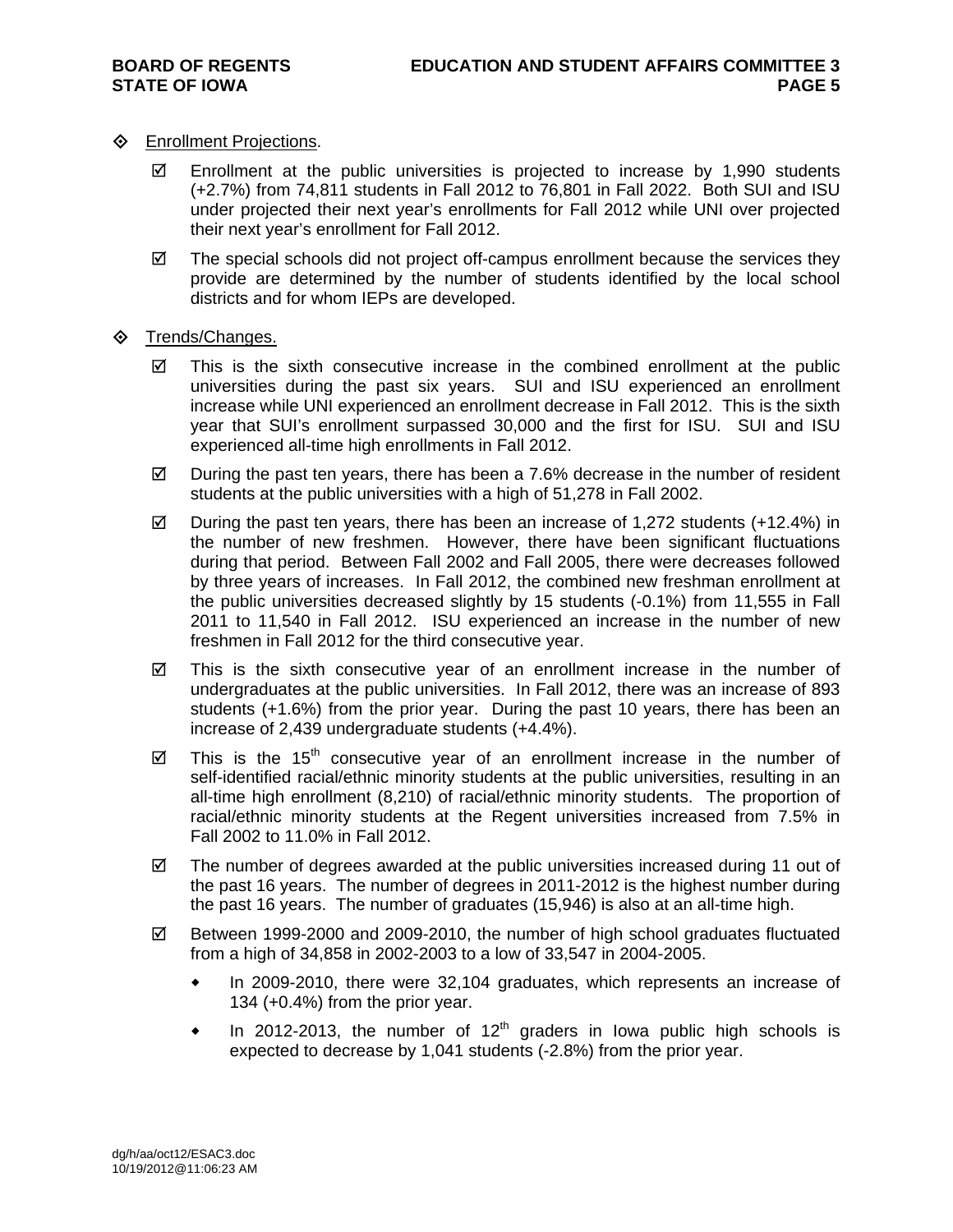- $\bullet$  The number of 12<sup>th</sup> graders in Iowa public high schools is projected to remain essentially the same between 2012-2013 and 2016-2017; however, a 1.6% decrease is expected by 2014-2015 with a slight increase during the following two years.
- Approximately 25% of the graduating class of 2011 indicated that they intended to pursue postsecondary education at a public four-year college.
- $\boxtimes$  In 2012, approximately 63% of the high school graduates (23,119)<sup>6</sup> took the ACT. Of those who took the ACT, 19,402 (83.9%) had a score of 18 or greater; 14,376 (62.2%) had a score of 21 or better.
- $\boxtimes$  In 2012, there were 6,935 new freshmen at the Regent universities who were lowa residents. This represents approximately 18.8% of the total number of high school graduates in Iowa during that time. $<sup>7</sup>$ </sup>
- $\boxtimes$  In 2012, 4,572 public high school graduates were racial/ethnic minorities;<sup>6</sup> of that number, 2,299 (50.3%) took the ACT. $8$
- $\boxtimes$  In Fall 2012, there were 783 new freshmen at the public universities who were lowa residents and racial/ethnic minorities, which represents 17.1% of the public high school graduates who were racial/ethnic minorities and 34.1% of the ACT test takers. The number of new freshmen at the public universities who were Iowa residents and racial/ethnic minorities in Fall 2012 increased by 30 (+4.0%) students from the prior year.
- $\boxtimes$  The enrollment of undergraduates in STEM-related programs at the public universities increased by 5,620 (+36.8%) from 15,284 in Fall 2000 to 20,904 in Fall 2012. The enrollment of graduate students increased by 1,506 (+35.0%) from 4,309 in Fall 2000 to 5,815 in Fall 2012. The enrollment of professional students increased by 186 students (+10.2%) from 1,816 in Fall 2000 to 2,002 in Fall 2012.
	- The number of women in STEM-related programs increased by 3,386 (+42.3%) from 8,002 in Fall 2000 to 11,388 in Fall 2012. There was an increase of 746 women (+7.0%) enrolled in STEM-related programs from 10,642 in Fall 2011 to 11,388 in Fall 2012.
- $\Diamond$  The data tables prepared for the Fall 2012 Enrollment Report are available on the Board of Regents website.
- $\Diamond$  Fall 2012 enrollment highlights provided by the institutions are available on pages 7-9.

dg/h/aa/oct12/ESAC3.doc 10/19/2012@11:06:23 AM

<sup>6</sup> Source: Projections of high school graduates by the Western Interstate Commission for Higher Education.

<sup>7</sup> Includes public and private high schools.

<sup>&</sup>lt;sup>8</sup> Source: ACT Profile Report – Iowa, Graduating Class of 2012.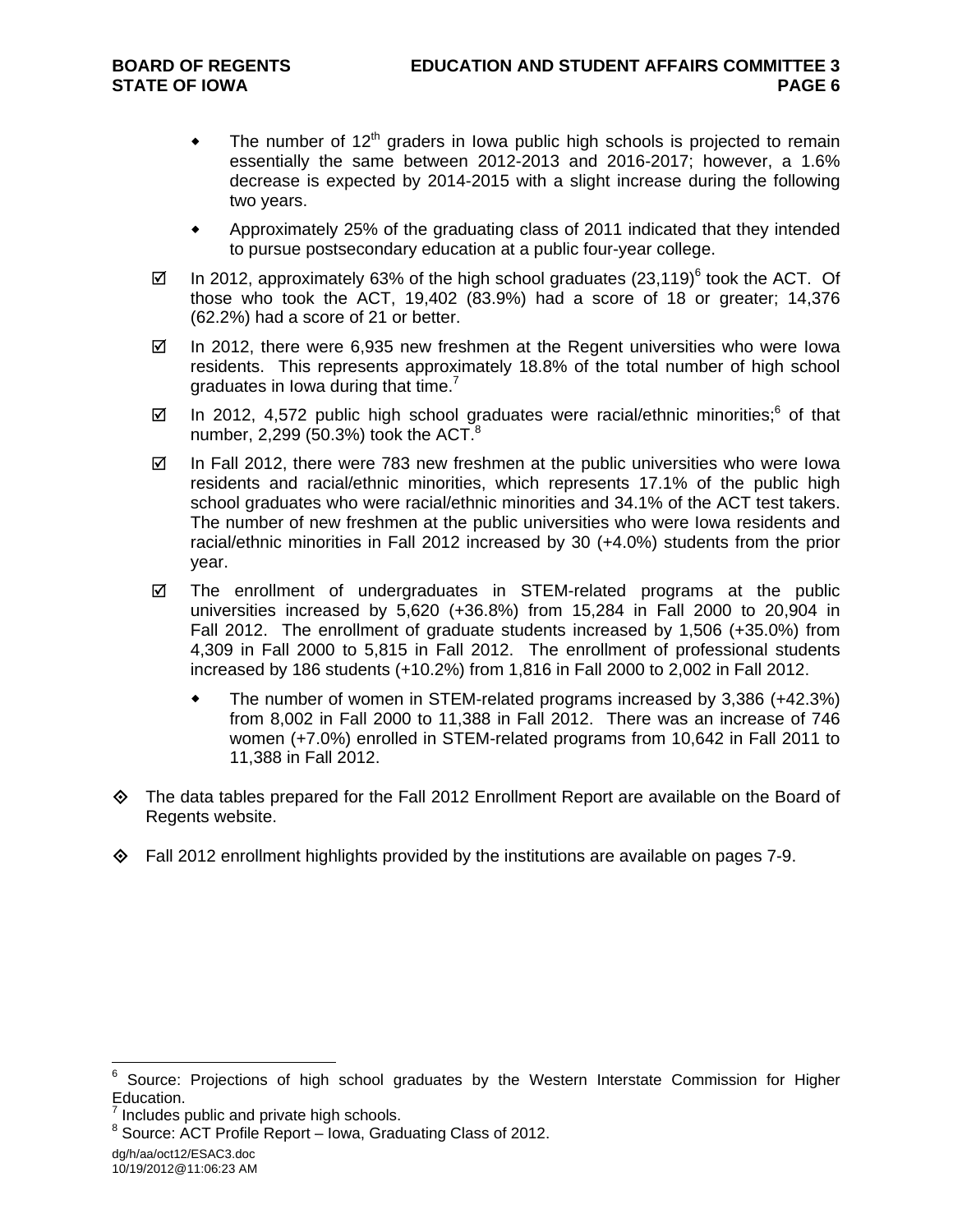## **INSTITUTIONAL HIGHLIGHTS**

#### **UNIVERSITY OF IOWA**

- $\boxtimes$  In Fall 2012, the University of Iowa enrolled 4,470 new first-year students. Among these first-year students are 2,122 resident Iowans, an increase of 3.2% over 2011.
- $\boxtimes$  The total enrollment of 31,498 is a significant increase over last year's enrollment of 31,181. This enrollment includes, among other categories, 21,999 undergraduate, 5,104 graduate, and 3,025 professional students.
- $\boxtimes$  The quality of the incoming first year class continues to improve as evidenced by a mean ACT composite score of 25.2, which is essentially unchanged from Fall 2011. Only 2.7% of this year's first-year class has an RAI less than our admission standard of 245.
- $\boxtimes$  The enrollment of veterans continues to increase; 484 veterans enrolled on campus this fall, compared to 456 in Fall 2011. The University of Iowa was named a "Military Friendly" school by G.I. Jobs for the third straight year.
- $\boxtimes$  Students who identify themselves as a racial/ethnic minority represented 12.6% of total enrollment and 16.2% of the entering class. International students represented 11.4% of total enrollment and 8.9% of the entering class.
- $\boxtimes$  All qualified Iowa applicants were admitted; resident students made up 55% of students on campus and 47.5% of the first-time first-year students. The strength of enrollment of non-resident undergraduate students is testimony to the University of Iowa's continuing reputation for excellence and value. These students contribute to the diversity of experiences for all of our students.
- $\boxtimes$  The University of Iowa continues to attract a significant number of transfer students. The number of transfer students entering the University was 1,258. A majority (56%) of the transfer students came from Iowa public two-year colleges.
- $\boxtimes$  In summary, this year's first year class represents a strong commitment to the University's strategic goals for serving the state of Iowa by encouraging and promoting the enrollment of resident students, while being an attractive option for non-resident and international students. The University continues to make progress on its goals for the level of preparation of our students and the diversity of our student body.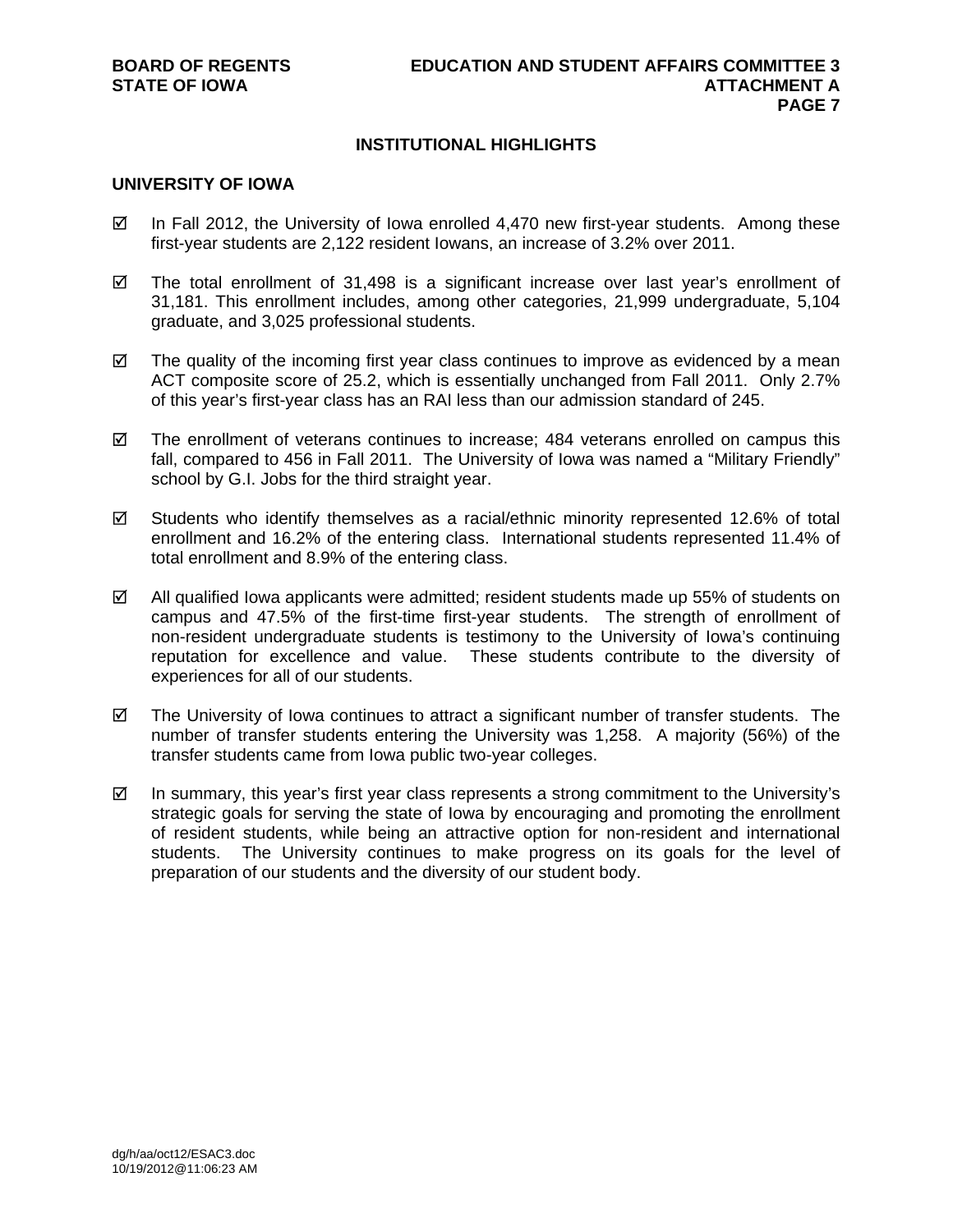### **IOWA STATE UNIVERSITY**

The fall 2012 student body of 31,040 is the largest in Iowa State University's history. It's the fourth year of record enrollment and the sixth consecutive year of growth at Iowa State. The student body represents every Iowa county, all 50 states, and 101 countries. This fall's student body is not only the largest, but also the most diverse ever with more than 1 in 5 students (21.79%) being minority or international.

Fall 2012 enrollment numbers set a new record in nearly every enrollment category.

- $\boxtimes$  Overall enrollment of 31,040 reflects a 3.9% increase (+1,153 students) over the previous year's record of 29,887 (fall 2011).
- $\boxtimes$  Undergraduate enrollment for fall 2012 is at a record high of 25,553 students, an increase of 1,210 from fall 2011.
- $\boxtimes$  ISU's record fall 2012 enrollment is due in part to record numbers of new undergraduate students, both new direct from high school and transfer students, enrolling at Iowa State.
	- $\Rightarrow$  lowa State has attracted its largest freshman class ever of 5,366 students and 3,251 (61%) are Iowans.
	- $\Rightarrow$  lowa State experienced record enrollment for new transfers with a total of 1,841 for fall 2012. Transfer student enrollment from Iowa's community colleges for fall 2012 is at an all-time high. Iowa State University welcomed a 1,111 Iowa community college transfer students this fall, up from last year's record high of 1,050.
- $\boxtimes$  Total lowa resident enrollment is 18,922, an increase of 396 over last year. Of the total Iowa resident enrollment, 17,050 are undergraduates, an increase of 498 from last year.
- $\boxtimes$  This fall's total enrollment represents the most diverse student body on record at Iowa State University. International and minority students now total 6,765 or 21.76% of students on the ISU campus.
- Record enrollment was set fall 2012 for overall U.S. minority, undergraduate U.S. minority, and new direct from high school U.S. minority. Overall U.S. minority enrollment reached an all-time high at 3255, which represents 10.49% of the total student body; and minority undergraduate enrollment also set a new record of 2,845 (11.31% of all undergraduates, and the highest minority percentage ever). Another record was set for largest U.S. minority freshman class (700 students). For the past six years, Iowa State has met or exceeded the 8.5% minority enrollment goal set by the Board of Regents, State of Iowa.
- $\boxtimes$  lowa State has record overall international student enrollment of 3,510, an increase of 86 students from fall 2012. The overall number also reflects a record in the number of international undergraduates: 1,989.
- $\boxtimes$  Professional student (Veterinary Medicine) enrollment remained stable at a record level of 588.
- $\boxtimes$  Graduate student enrollment was 4,607 (a decrease of 74 students from fall 2011); post-docs totaled 292 (an increase of 16 from fall 2011).
- ISU's fall 2012 final enrollment of 31,040 exceeds the October 2011 university projection (total enrollment projected to be 29,903) to the Board of Regents, State of Iowa by 1,137 students.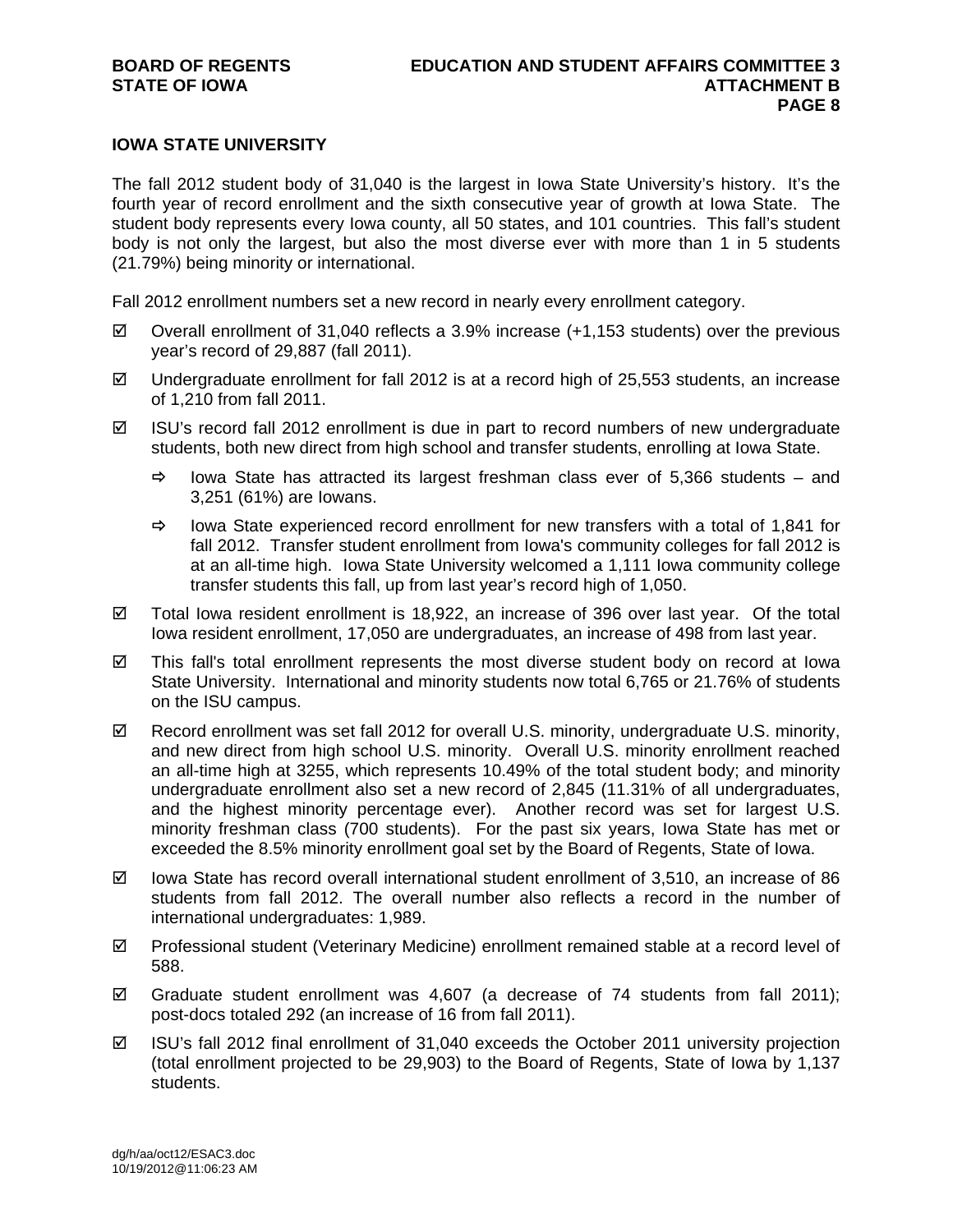### **UNIVERSITY OF NORTHERN IOWA**

- Total enrollment is 12,273 which is down 895 from fall 2011.
- $\boxtimes$  For the year 2011-12 we graduated 309 (+11.3%) more students than the previous year.
- $\boxtimes$  Our minority enrollment increased by 1.6 percent.
- $\boxtimes$  Minority enrollment as a percentage of total enrollment increase from 7.4 percent to an all-time high of 8.1 percent.
- $\boxtimes$  Our retention rate from first year to second year is 81.34 percent.
- $\boxtimes$  Our four year graduation rate increased from 36.78 percent to 37.80 percent.
- $\boxtimes$  Our six year graduation rate is 65.80 percent.
- $\boxtimes$  Our FTE rate for undergraduate students is 90.4 percent.
- $\boxtimes$  Of our undergraduate student body, 92.0 percent are residents of Iowa.
- $\boxtimes$  Of our entering new freshmen class, 91.7 percent are residents of lowa.
- $\boxtimes$  Our enrollment of student with disabilities increased by 8.8 percent.